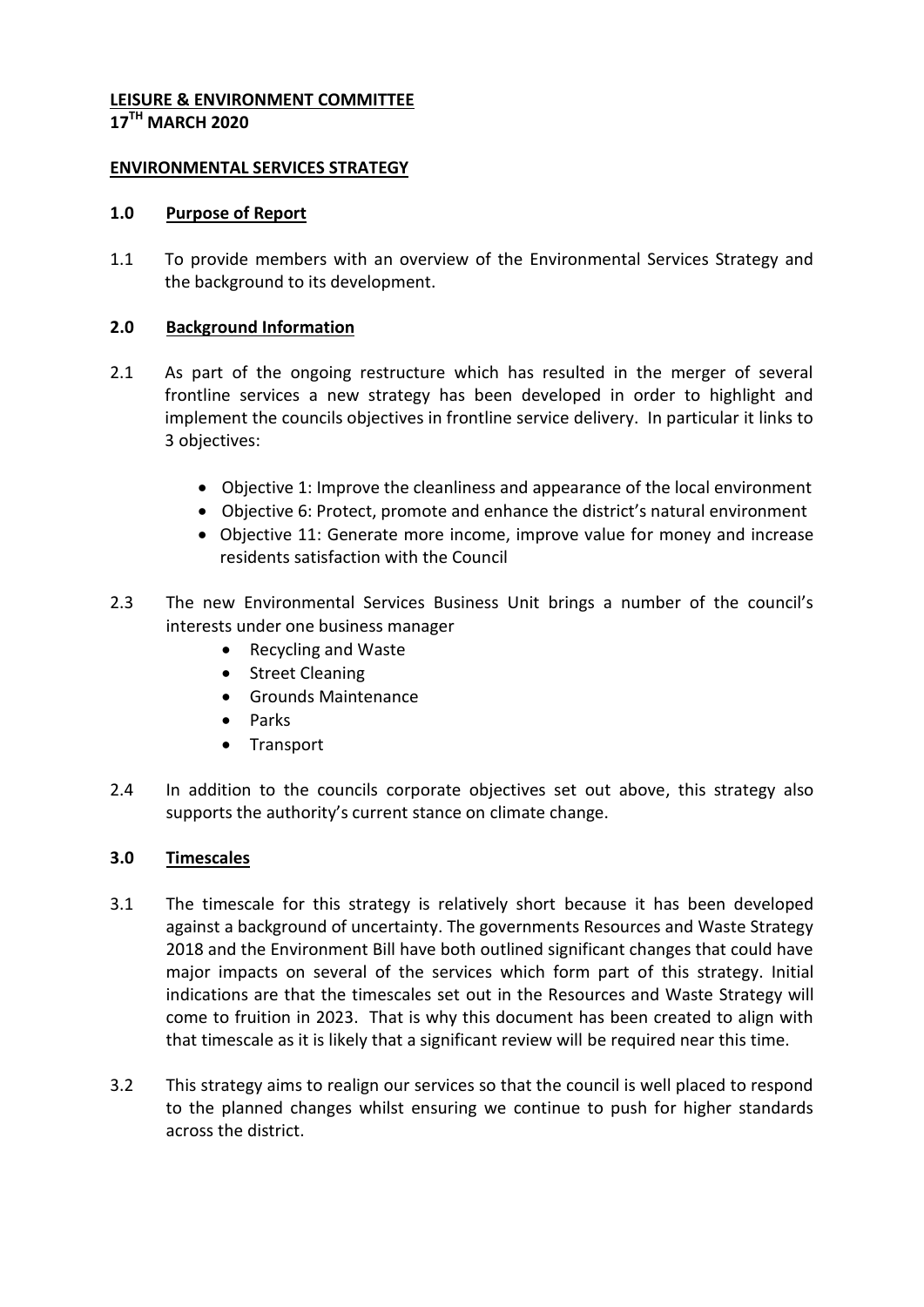## **4.0 Objectives**

- 4.1 There are 7 key objectives outlined in this strategy and the full document lists a number of actions which are aimed to deliver on each one. These objectives are:
	- 1. To improve the district's recycling rate with the aim of increasing our recycling percentage. The aim is to maximise in a challenging context as we await national and local clarity.
	- 2. Work with communities and partners to 'Green' Newark and Sherwood delivering district wide programmes focusing on tree planting and protecting and enhancing the district's natural environment.
	- 3. Making Newark and Sherwood 'Clean' with a focus on areas in need by conducting targeted activity in identified communities and tackling key issues.
	- 4. Work with our communities to create social capital in the 'Green' and 'Clean' agendas and encourage engagement with Environmental Services.
	- 5. Engage with communities to deliver behaviour change through education and enforcement including campaigns.
	- 6. Work with key colleagues within the Council to reduce Newark and Sherwood District Council's carbon footprint to offset the impact of Climate Change.
	- 7. Maximise resources within the unit through efficiencies and commercialisation with the aim any additional resource being reinvested into greening initiatives and service improvements.

# **5.0 Equalities Implications**

5.1 None at this stage but during the implementation of this strategy impacts will considered on a project by project basis.

## **6.0 Impact on Budget/Policy Framework**

6.1 None at this stage but individual actions may require additional budget commitments. Each applicable action will be assessed at the time and additional reports provided.

## **7.0 RECOMMENDATION(S)**

**That members note the information contained in the strategy and provide their approval and support.**

## **Reason for Recommendation(s)**